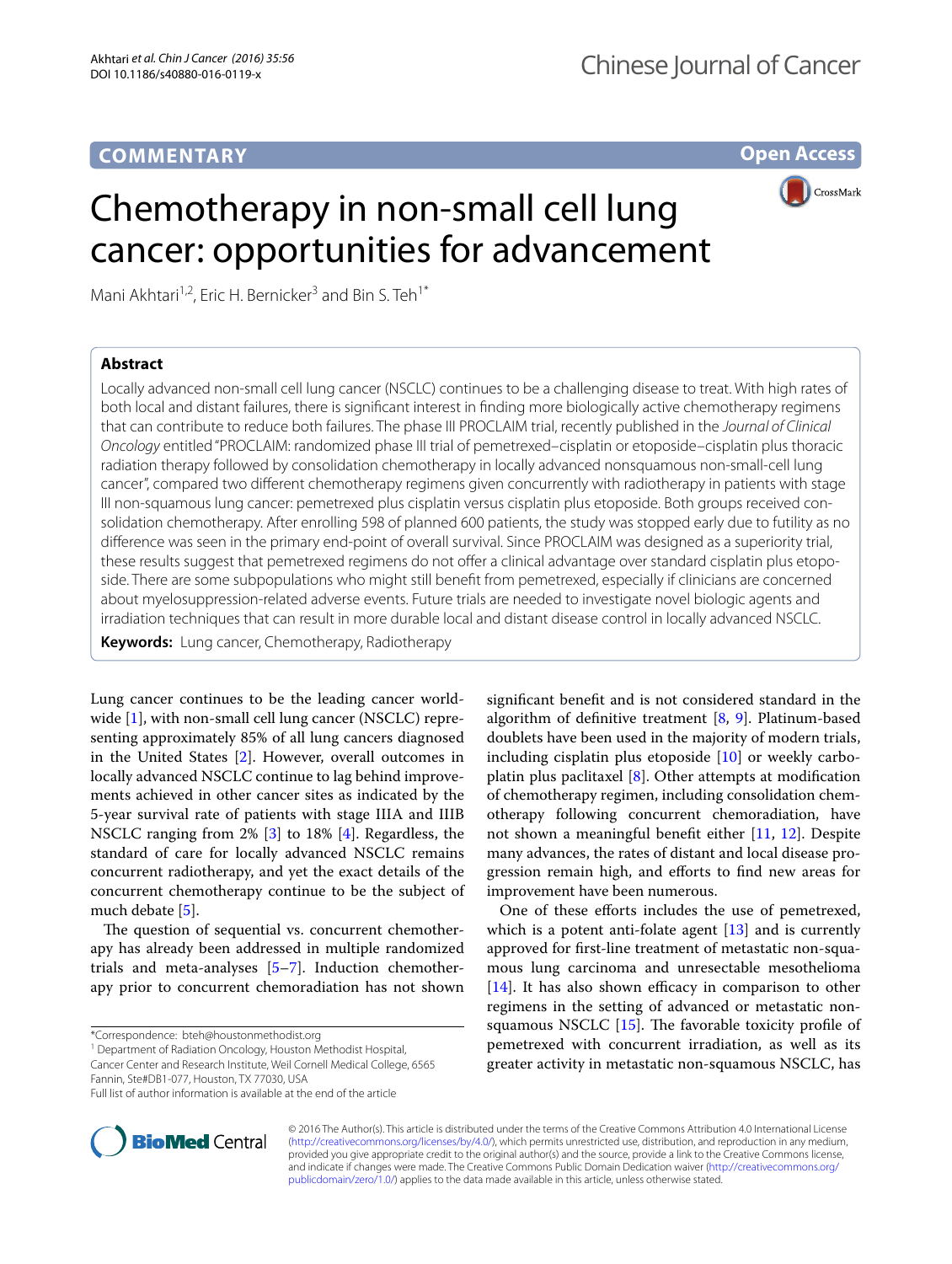raised the question of its possible role in definitive treatment of locally advanced NSCLC.

The PROCLAIM trial, recently published in the *Journal of Clinical Oncology* entitled "PROCLAIM: randomized phase III trial of pemetrexed-cisplatin or etoposide-cisplatin plus thoracic radiation therapy followed by consolidation chemotherapy in locally advanced nonsquamous non-small-cell lung cancer", aimed to answer some of the above questions  $[16]$  $[16]$ . The trial enrolled patients with unresectable, stage III, non-squamous NSCLC who had an Eastern Cooperative Oncology Group performance status (PS) of 0 or 1. Some of the exclusion criteria included previous systemic chemotherapy or inability to meet dosimetric irradiation criteria, specifically if the volume of whole lung receiving 20 Gy or more exceeded 35%. Patients were randomly assigned on a 1:1 basis to either treatment group with the stratification criteria including PS, stage (IIIA vs. IIIB), and baseline positron emission tomography (PET) scan. The pemetrexed group received pemetrexed and cisplatin along with concurrent thoracic radiotherapy followed by four cycles of consolidation pemetrexed therapy. The etoposide group received cisplatin plus etoposide concurrently with radiotherapy followed by consolidation chemotherapy consisting of two cycles of a platinum-based doublet regimen. Thoracic radiotherapy consisted of 60–66 Gy, depending on meeting specific dose criteria, in 30–33 fractions. The primary end-point was designated as the overall survival (OS), with the assumptions of a superiority trial. A total of 600 patients were planned for enrollment, while assuming a minimum of 355 deaths and an 80% power to detect a hazard ratio (HR) of 0.74.

Overall, 598 patients were enrolled in the PROCLAIM trial with a median follow-up of approximately 23 months for both regimens. In the pemetrexed group, 80.9% of patients were able to complete treatment as opposed to 74.3% in the etoposide group. Both groups received similar dosages of thoracic radiotherapy in a similar pattern. Both regimens were well tolerated, but the pemetrexed group showed lower rates of neutropenia and febrile neutropenia than the etoposide group (18.4% vs. 28.7%,  $P = 0.005$ ). Interestingly, the rate of grade 2 pneumonitis was significantly higher in the pemetrexed group than the etoposide group (11.0% vs. 5.5%). The primary endpoint OS was not different between the two groups after 173 deaths (HR = 0.98, 95% confidence interval =  $0.79-$ 1.20,  $P = 0.831$ ). The study was therefore stopped after the interim analysis after 798 patients were enrolled for futility of superiority of the pemetrexed group compared with the etoposide group.

Given the results of this trial, it appears that cisplatin plus etoposide remains the standard of care for nonsquamous NSCLC. Although the pemetrexed group

showed an overall better hematological toxicity profile compared with the etoposide regimen, it might be tempting to argue that pemetrexed plus cisplatin could be used in non-squamous NSCLC for concurrent treatment. However, it is important to keep in mind that even after nearly half of anticipated deaths, there was not even a trend for improvement in OS with pemetrexed. It is difficult to imagine that a HR of 0.74 could have been reached, even with a larger number of events.

There were some issues with the study that might have affected the overall outcomes in both groups. Initial positron emission tomography (PET) scan was not required of all patients. Furthermore, 4-dimensional computed tomography (CT) simulation and intensity-modulated radiation therapy, which are now frequently used as cornerstones of thoracic radiotherapy, were allowed but not required in the study. The consolidation regimens also varied widely in the etoposide group and divided between 3 different regimens, increasing the heterogeneity in that group. It is conceivable that the addition of different chemotherapeutic agents in the etoposide group raised the response rates and helped mask the superiority of pemetrexed, as essentially the trial was measuring continuation versus switch consolidation. In addition, approximately a quarter of the patients in the etoposide group eventually received pemetrexed when they progressed. Lastly, the anticipated number of deaths and HR was most likely set too high during the study design, minimizing any potential effect in a smaller population.

The PROCLAIM trial, while not demonstrating the superiority of pemetrexed plus cisplatin over cisplatin plus etoposide given concurrently with radiotherapy, established both regimens as reasonable alternatives for oncologists to consider. The pemetrexed regimen causes less hematological toxicity and does not cause alopecia, as well as requiring fewer visits to the infusion center, which could provide the oncologist with practical reasons choosing this regimen.

Many questions still remain in the treatment of locally advanced NSCLC. The rates of local relapse (37.3% in the pemetrexed group vs. 45.8% in the etoposide group) and distant metastases (31% in the pemetrexed group vs. 37% in the etoposide group) seen in the PROCLAIM trial point towards a better need for both local and distant disease control if meaningful gains are to be made in the treatment of locally advanced NSCLC. There are multiple ongoing studies investigating new strategies for better local control including using metformin as a radiosensitizer (NRG-LU001), photon vs. proton thoracic radiotherapy (RTOG 1308), and individualized adoptive radiotherapy by using a during-treatment PET (RTOG 1106). Immunotherapy has also started to play a promising role in the treatment of advanced lung cancer, and